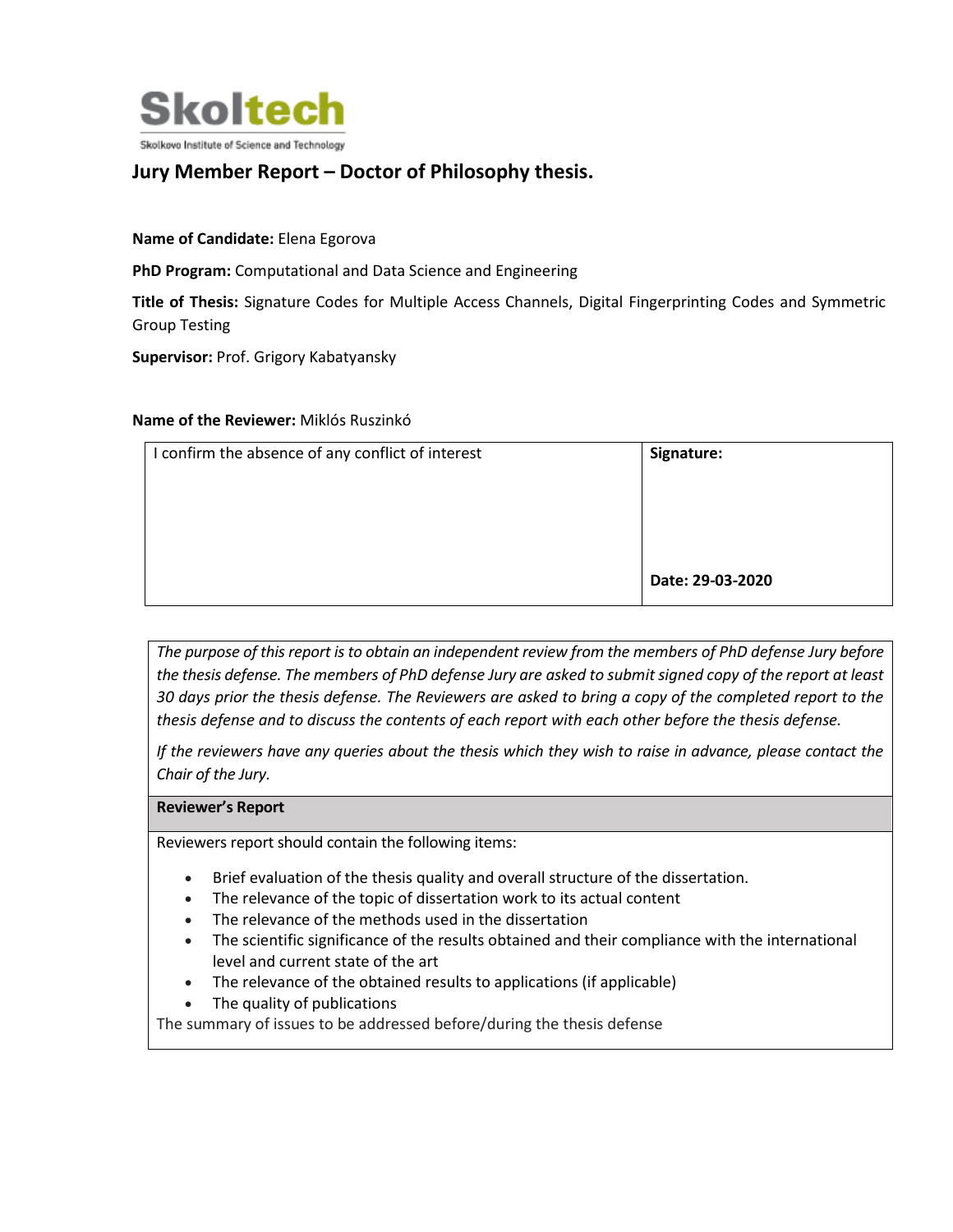Elena Egorova's thesis concentrates on bounds and constructions of codes for multiple access channels. Multiple access information theory was booming in the late seventies and eighties of the last century, but it seems to me that researchers of this area got tired from investigating notoriously hard unsolved problems. Alon, Körner<sup>1</sup> and Monti regarded them as follows ``...all of these problems had one thing in common. Not even the exponential growth rate of the maximum number of n-strings with the required property was known. The breakthrough occurred with cancelative set families when Shearer disproved the corresponding conjecture of Erdős and Katona and this led way to Tolhuizein's beautiful discovery that the Frankl-Füredi bound is tight.'' On the other hand - maybe due to technical needs - this subject is in the main stream of mathematical investigations again. So, Egorova chose an important and hard topic to investigate.

By the reasons mentioned above, the size of codes are usually measured on a rough scale, the *rate* which estimates their exponential growth. Egorova gives new bounds and construction in this perspective. In Chapter 2 she investigates codes for A-channels, I will skip the definition here. Maybe the most important result in this chapter is a construction of signature codes with efficient decoding algorithm.

**Theorem 1.** There exist t-signature codes for A-channel with rate of order  $O(t^{-3})$  and decoding complexity *polynomial in the code length.*

In order to prove this, a random inner code and a Reed-Solomon code with large distance as an outer code is concatenated. The result is important because it makes efficient decoding possible. I liked this result, although it contains a random part - so it is not exactly a `construction'. Clearly, big distance codes with suitable parameters are cover-free. I am wondering, if replacing the inner random part with a constructive, positive rate code obtained, say, from algebraic geometry (e.g., Tsfasman-Vladut-Zink) would give a much weaker rate? This is my first question to the candidate.

In Chapter 3 codes for B-channels are investigated, let me skip the definition again. The main result of this section can be formulated in the following - two in one - theorem where I will skip the small terms. (In the dissertation the two bounds are separate theorems.)

**Theorem 2.**

$$
\frac{q-1}{4t}\log t - O(t^{-1}) \le R_q^B(t) \le \frac{q-1}{2t}\log t + O(t^{-1})
$$

The proof of the lower bound is a non trivial probabilistic argument. Entropy is used to show the upper bound. It seems to me that it is easy to obtain a  $\frac{q-1}{t} \log t + O(t^{-1})$  upper bound. Here the 1/2 factor improvement is important, since it is in the exponent. I have to confess that I did not make the computation, but it seems to me that second moment would give a similar upper bound to the one obtained with entropy. My second (maybe not fully mathematical) question to Egorova is the following. Is somehow the second (or higher) moment `encoded' in the entropy approach? Is there any kind of observation, where is it better to use entropy than moments or vice versa?

 $\overline{a}$ 

<sup>1</sup> Claude Shannon award, 2014